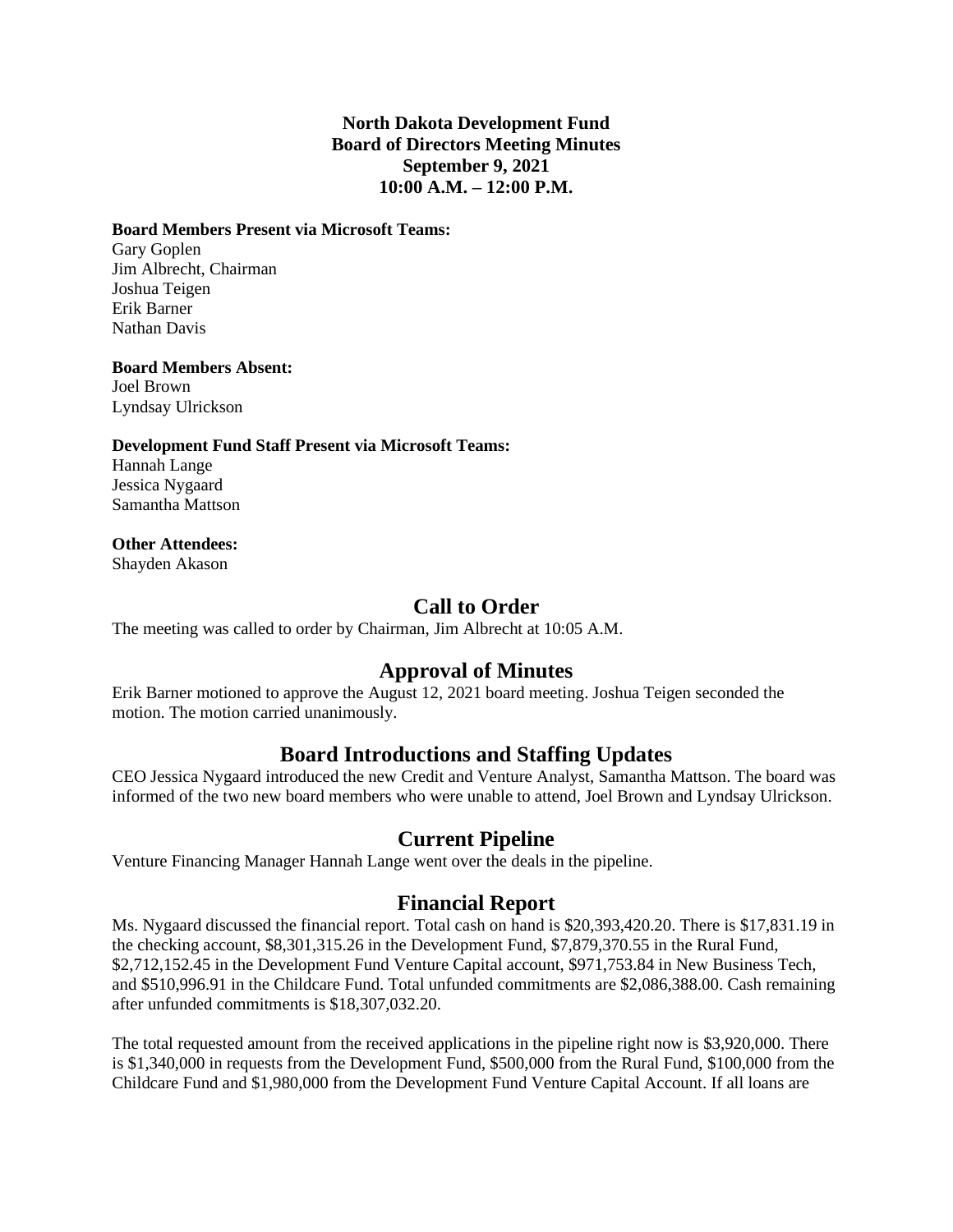approved, the North Dakota Development Fund (NDDF) will have \$13,682,628.20 remaining available cash on hand.

Discussion on the amounts in the pipeline.

**Motion:** Gary Goplen motioned to approve the financial reports. Erik Barner seconded the motion. The motion carried unanimously.

### **Policy and Bylaw Updates**

Ms. Lange presented the language updates to the bylaws.

Discussion ensued on changes to the bylaws.

**Motion:** Rob Lindberg motioned to approve the bylaws. Gary Goplen seconded the motion. The motion carried unanimously.

**The meeting was moved into executive session pursuant to North Dakota Century Code 10-30.5-07 at 10:24 AM.**

### **Adjourn**

**With no other business, the meeting was moved out of executive session at 12:11 P.M.**

#### **Motions**

**Motion:** Rob Lindberg motioned to deny the loan to Cleanairbnbs.com LLC DBA WeClean Local as presented. Nathan Davis seconded the motion.

**Roll call vote:** Gary Goplen – Yes, Jim Albrecht – Yes, Erik Barner – Yes, Rob Lindberg – Yes, Nathan Davis – Yes, Joshua Teigen – Yes

**Motion:** Erik Barner motioned to approve the loan to SafetySpect, Inc. as presented. Gary Goplen seconded the motion.

**Roll call vote:** Gary Goplen – Yes, Erik Barner – Yes, Rob Lindberg – Yes, Nathan Davis – Yes, Joshua Teigen - Yes

#### **All Other Discussion**

Ms. Nygaard discussed the "Thank You Dinner" plans to honor the board members whose terms have expired in October.

The staff will work to schedule a tour of the NDSU Research and Technology Park or a company we have financed.

### **Adjourn**

With no further discussion, the meeting was adjourned at 12:21 pm.